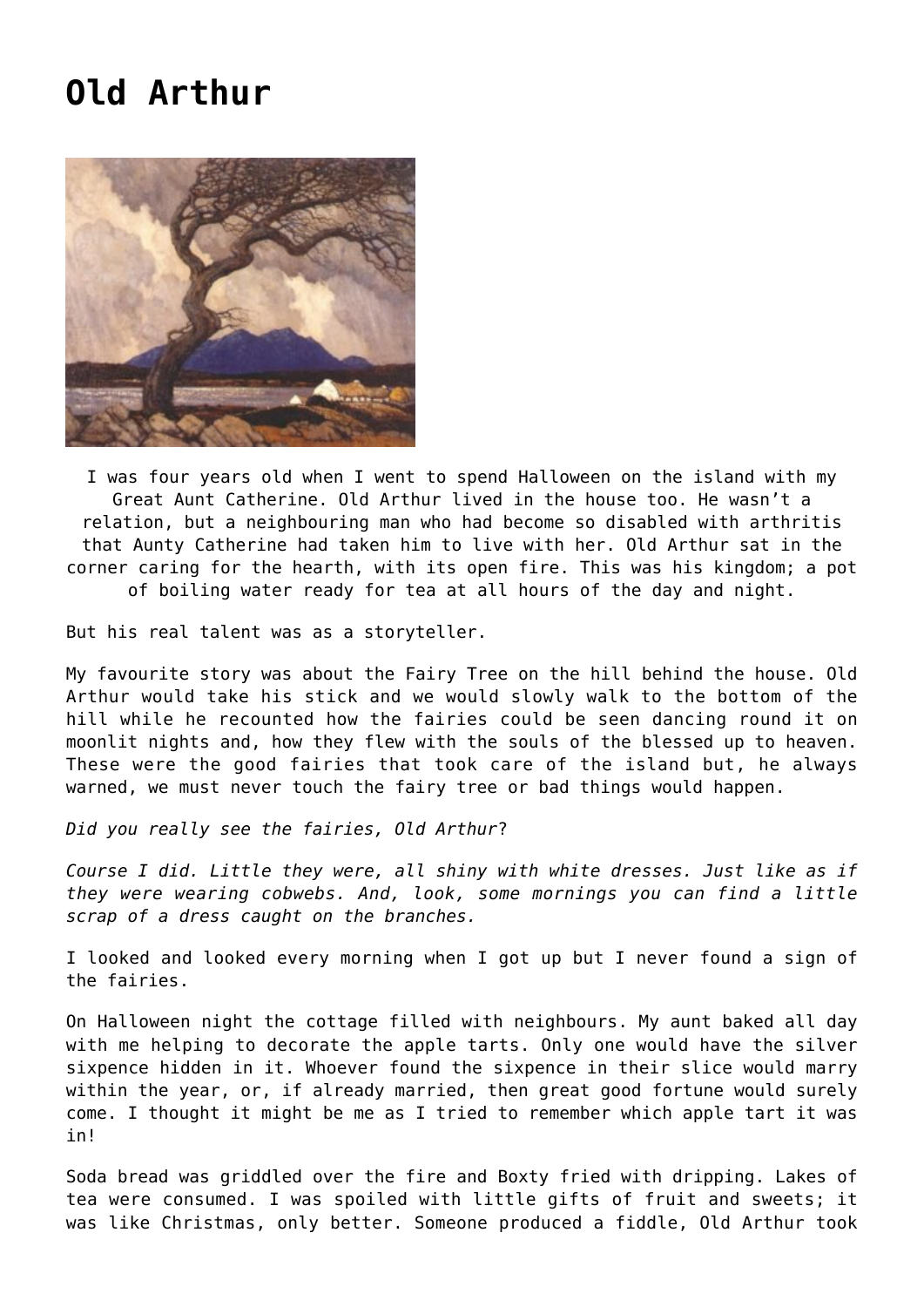out his tin whistle, and the singing began. I was asked to show off my new Irish dancing skills. I had only just begun to learn but I hopped around the floor doing my 'One, Two, Threes' to calls of *Great girl! Good on ye!*

As the night drew darker the mood turned to talk of those who had passed. A bottle of whiskey was opened then, and glasses handed round. I was given a small glass of a dark blackcurrant liquid, sweet and thick on the tongue. It made me sleepy and my aunt wrapped a rug round me and took me onto her lap.

Old Arthur settled in his armchair beside the roaring fire and the tales of spirits walking the night began.

*A house, just like the one we're in, was having a Halloween night, just like we are,* he began*. Everyone was in good spirits, just like we are. Then, a loud knock at the door.* He lifted his blackthorn stick and smote the hearthstone once.

"Who can that be?" *they asked*. "Everyone on the island is here in this house tonight. Who would take out a boat to cross the Lough on All Souls night, of all nights?" *Then it came again. Two ringing blows, louder than the first. Not a sinner dared to answer the door. They all listened but there was not a word from outside. Then…* Old Arthur rained down three blows on the stone, *At three knocks Paddy McMaguire stood up*. "I can't stand it no longer," *he shouted. The others pleaded with him to sit down but nothing would do him but he'd go for the door.*

I drew the rug up to my eyes hardly daring to listen to the rest. *McMaguire stands a moment behind the door and then … he flings it open.* Old Arthur took a long, slow sip from his glass. Silence reigned, we waited. *First he doesn't see it. The thing that had knocked. Then, it floats towards him. A bloody hand.*

People gasped and I heard a woman say, *The Hand!*

*Aye*, said old Arthur, *The Hand it was. The bringer of death.*

I never heard the end of this story; at this point my aunt lifted me and carried me up to her bedroom. I sank into the middle of the vast feather mattress. *Don't pay Old Arthur's stories any attention. Sure he makes it all up. There's nothing for you to be afeared of.* She sang to me softly as I slipped away into a land of dancing fairies and floating hands.

Sometime during the night I half woke to the sound of people talking, furniture being moved about; there was a sweet smell that reminded me of the church on Sundays.

The next morning my aunt woke me with my favourite mug full of warm milk and a slice of soda bread. She pushed my hair out of my sticky eyes and began: *It was a good night last night, wasn't it*?

I nodded as I drank the milk, running my tongue over my lips to get the last drops.